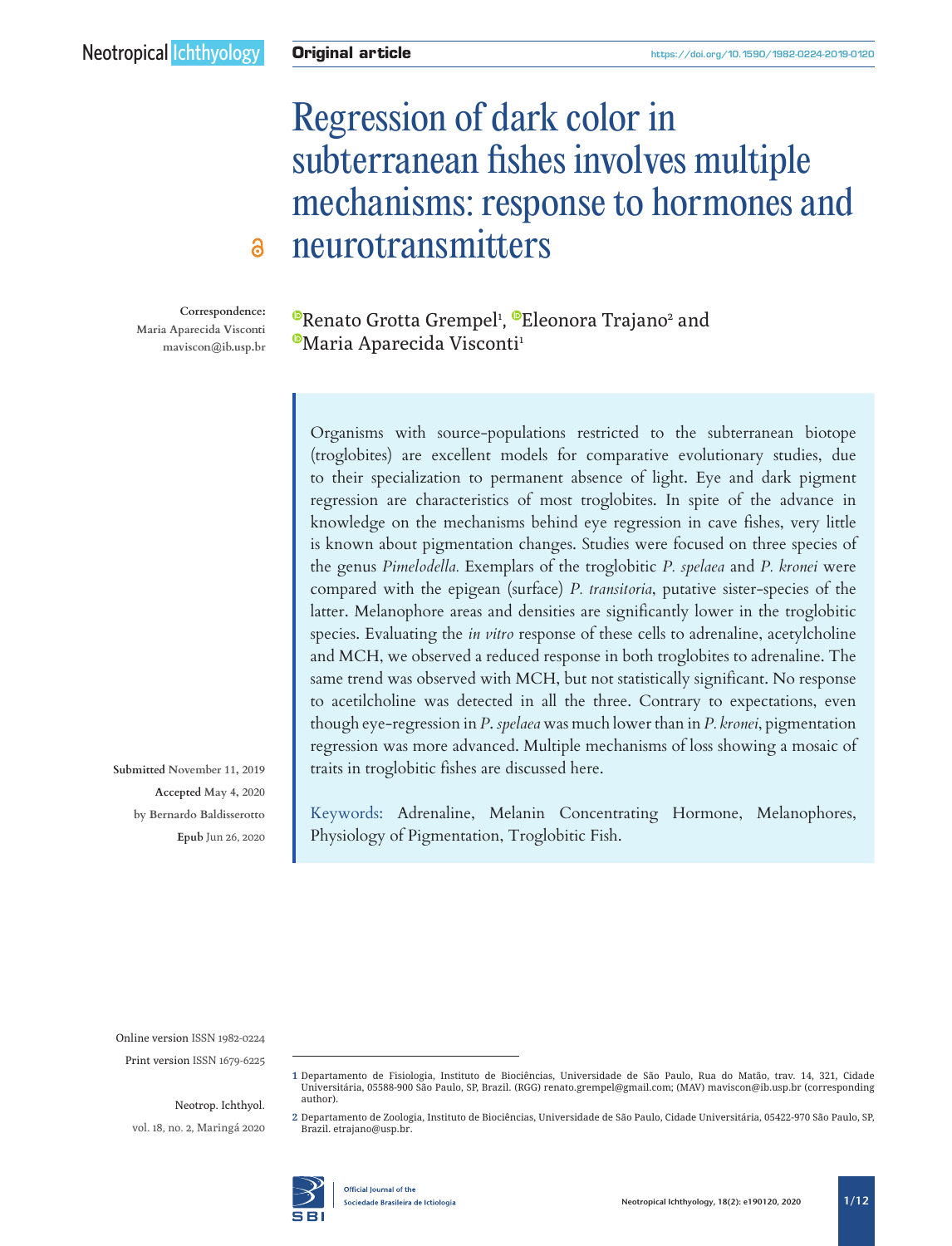Organismos com populações-fonte restritas ao biótopo subterrâneo (troglóbios) são excelentes modelos para estudos evolutivos comparativos, devido à especialização resultante do isolamento sob um regime seletivo particular, com ênfase na permanente falta de luz. A regressão do olho e da pigmentação são características dos troglobites. Apesar do avanço do conhecimento sobre os mecanismos subjacentes à regressão ocular em peixes de caverna, pouco se sabe sobre mudanças de pigmentação. Os estudos foram focados em três espécies do gênero *Pimelodella*. Exemplares das espécies troglóbias *P. spelaea* e *P. kronei* foram comparados com a epígea *P. transitoria*, provável espécie-irmã dessa última. As áreas e densidades dos melanóforos são significativamente menores nas espécies troglóbias. Avaliando a resposta *in vitro* dessas células à adrenalina, acetilcolina e MCH, observamos uma resposta reduzida em ambos os troglóbios à adrenalina. A mesma tendência foi observada com o MCH, mas não estatisticamente. Nenhuma resposta à acetilcolina foi detectada três. Contrariamente às expectativas, embora a regressão ocular em *P. spelaea* seja bem menor do que em *P. kronei*, a regressão na pigmentação foi mais acentuada. Múltiplos mecanismos de regressão, mostrando um mosaico de características em peixes troglóbios, são discutidos aqui.

Palavras-chave: Adrenalina, Fisiologia da pigmentação, Hormônio Concentrador de Melanina, Melanóforos, Peixes troglóbios.

# **INTRODUCTION**

Troglobites, source-populations restricted to subterranean habitats, usually present autapomorphies expressed as morphological, physiological, behavioral and ecological characteristics that can be directly or indirectly related to the underground environment, and are known as troglomorphisms (Trajano, 2001).

Subterranean habitats are distinguished by strong ecological filters representing selective regimes highly contrasting to epigean. In fact, caves may be considered as a natural experiment in the exclusion of certain ecological factors, such as photoperiods and extreme fluctuations in temperature (Trajano, Bockmann, 1999).

Thus, in evolutionary studies, troglobitic organisms are an excellent source of data on both constructive and regressive mechanisms, since the selective pressures they undergo are relatively easy to identify (Trajano, Bockmann, 1999; Trajano, 2001). The large Brazilian diversity in subterranean fishes, one of the richest in the world and which includes species at different stages of eye and pigmentation regression (Trajano, Bichuette, 2010), offers an excellent opportunity for comparative studies on these specializations (Felice *et al.*, 2008). Between the two most recognized and common troglomorphisms, *i.e.*, regression of visual structures and cutaneous dark pigmentation, the former has received greater attention, with numerous publications dedicated to lightreceptor structures in vertebrate troglobites. Studies range from morphology, ontogeny and classical genetics to ultra-structure and molecular biology, mostly focusing on the Mexican tetra characins, genus *Astyanax* Baird, Girard, 1854 (Jeffery, 2006; Protas *et al*., 2006, 2007; Wilkens, Strecker, 2017).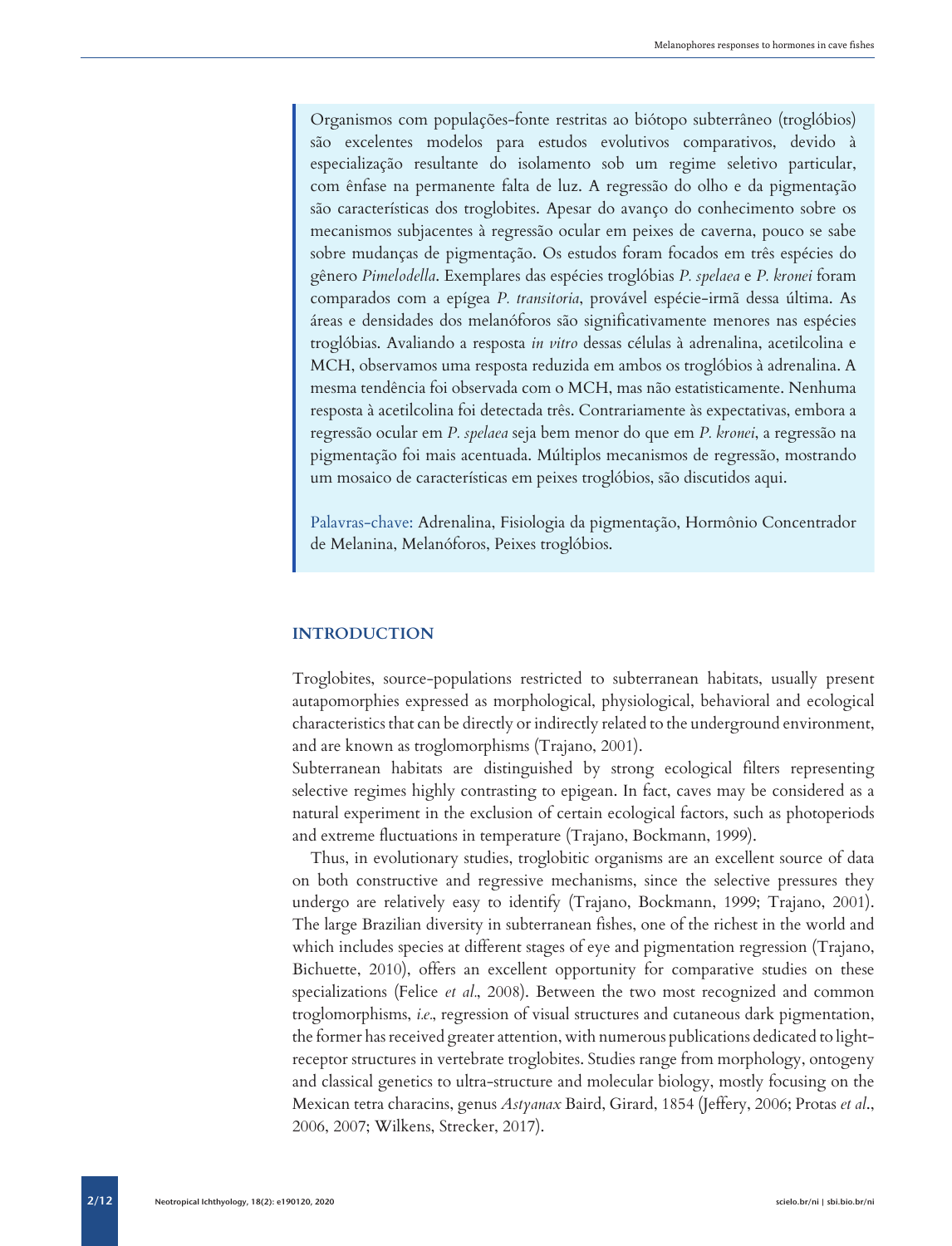Concerning cutaneous pigmentation, the literature is scarce on Brazilian fishes (Pavan, 1945; Trajano, de Pinna, 1996; Felice *et al*., 2007, 2008), and also on the Mexican *Astyanax* when compared to studies on photorreceptors (Wilkens, 1988; McCauley *et al.*, 2004, Bilandzija *et al*., 2013; Wilkens, Strecker, 2017).

It has been assumed that the degree of troglomorphisms, *i.e.*, the number of troglomorphisms and their modifications in relation to close epigean relatives is correlated with the time of isolation under conditions of permanent darkness (Wilkens, Meyer, 1992). Nevertheless, as was pointed out by Trajano (2007), other factors may have also exerted an influence, such as variable rates of differentiation, population sizes and life-cycle strategies.

Felice *et al.* (2008) distinguished four types of modification in pigmentation observed in Brazilian troglobitic fishes: decrease in the number/density of melanophores; decrease in the size of melanophores usually associated to the former; DOPA (+) and DOPA (-) albinism; and lower capacity to respond to the hormones and neurotransmitters involved in pigmentation control, such as adrenaline, the melanin concentrator hormone (MCH) and acetylcholine. The first three mechanisms have been described for the Mexican troglobitic *Astyanax*, viz., the decrease in density of melanophores, and of melanin content in "phylogenetically old" populations (Wilkens, 1988), and depigmented fish are DOPA (+) (McCauley *et al*., 2004). So far, no cave fish other than the Brazilian *Trichomycterus itacarambiensis* Trajano, de Pinna, 1996 and the presently studied *Pimelodella* spp., have been investigated with focus on the response of melanophores to hormones and neurotransmitters.

In teleosts, body pigmentation basically depends on four types of pigment cells or chromatophores, dark-colored melanophores containing melanin, white or silvercolored iridophores with grain or plate-shaped purine, yellow-colored xanthophores and red-colored erythrophores, both containing pteridines and carotenoids (Bagnara, Hadley, 1973). These cells synthesize and/or store pigments, and possess numerous dendrites (cytoplasmic projections) that give them a star-like appearance (Sherbrooke *et al*., 1988; Fujii, 2000).

Some hormones and neurotransmitters modulate movements of pigment-granules inside chromatophores. This can occur in various processes, such as endocrinal, neural or both, as is the case in most teleost pigment cells (Fujii, Oshima, 1986; Fujii, 2000). To a large extent, environmental stimuli are perceived through the senses, whence this information is transferred through the optic nerve to the central nervous system. Here, processing occurs with the posterior conversion into the appropriate chromatic reactions, thereby giving rise to a "secondary" chromatic response. However, other factors, such as light, temperature and osmosis, exert a direct influence on chromatophores, thence provoking a "primary chromatic response" (Fujii, 2000).

The hormone MCH is a neurohypophysial peptide that is synthesized by hypothalamic neurons, and released through axonal terminals in the neurointermediate lobe (Bittencourt *et al.*, 1992). The role of MCH in color-change in heterothermic vertebrates, more specifically teleosts, has been well-reported (Baker, 1991). MCH has been widely shown to be efficient in aggregating teleost melanosomes (Nagai *et al.*, 1986; Logan *et al.*, 2006; Kawauchi, 2006). Concomitantly, in *Synbranchus marmoratus* Bloch, 1795, MCH at high concentrations was active in dispersing pigment granules, the opposite being the case at lower (Castrucci *et al*., 1988).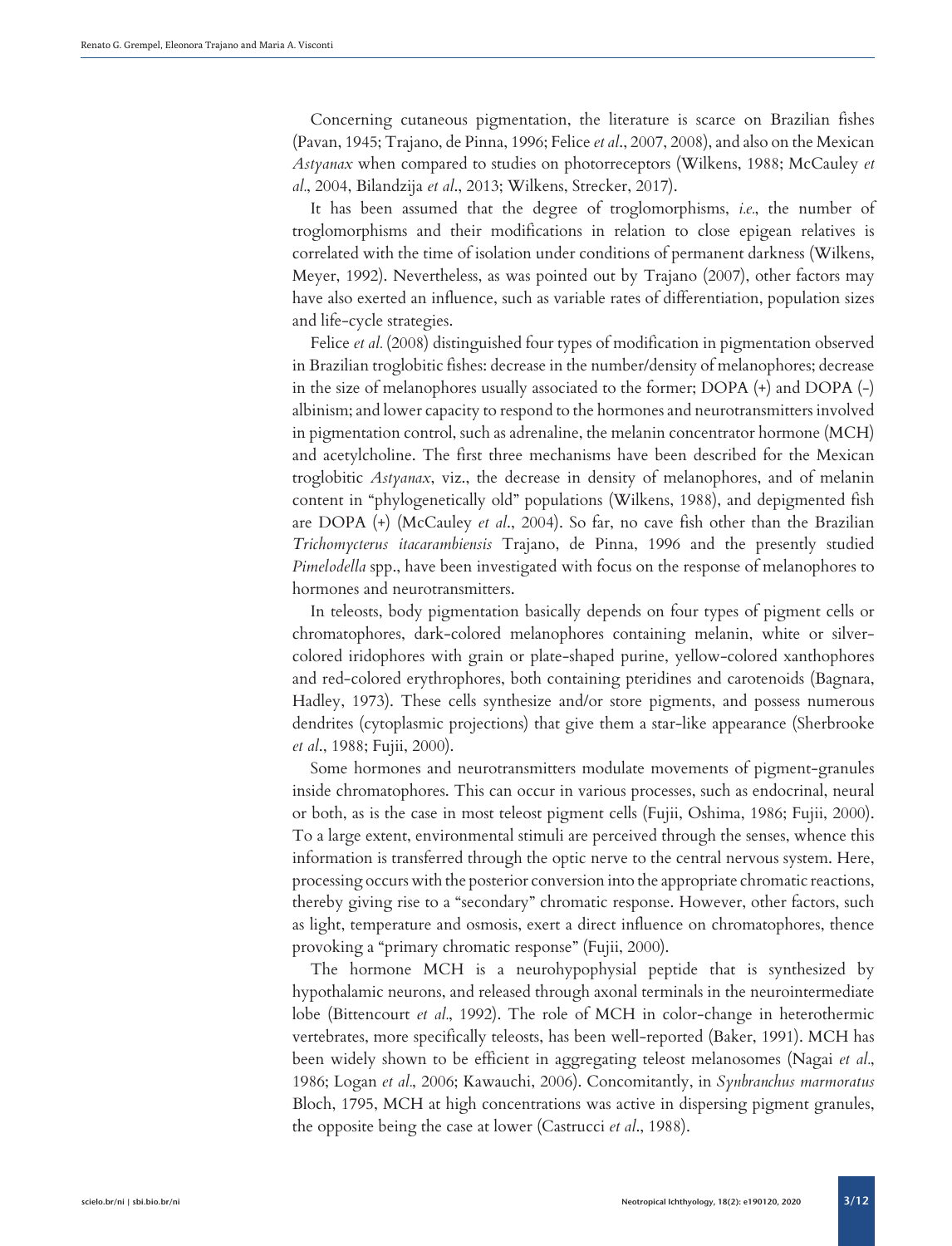Catecholamines, synthesized and released by the sympathetic nervous system and the adrenal gland, are aggregating pigment granules agents (Fujii, Oshima, 1986; Visconti, Castrucci, 1993; de Oliveira *et al.*, 1996; Fujii, 2000). Furthermore, the chromatophores of several fishes are primarily regulated by the sympathetic nervous system (Fujii, 2000). In synthesis, the aggregation of pigment cells is induced by the action of  $\alpha$ -adrenoceptors present in the cell membrane, with adrenaline, one of the most common catecholamines, playing an important role in color-change. There are also β-adrenoceptors identified in some species, and these adrenoceptors mediate the dispersion of pigment granules, but as the resting state in fishes is with pigment granule dispersed, the aggregation mediated by  $\alpha$ -adrenoceptors prevails (Fujii, 2000; Burton, Burton, 2018; Grempel, Visconti, 2020). In some fishes, acetylcholine (released form the parasympathetic nervous system) has proved to be efficient in pigment granules translocations (Fujii, Miyashita, 1976; Hayashi, Fujii, 1993).

Pavan (1945), when studying the morphology, biology and behavior of the blind catfish, *Pimelodella kronei* (Miranda Ribeiro, 1907), the first-described Brazilian troglobite, compared it with the epigean *P. transitoria* (Miranda Ribeiro, 1907), the generator of subterranean troglophile source-populations in SE Brazil, that are genetically connected with the epigean by individuals that commute between the two habitats (Dazzani *et al*., 2012), some of which syntopic with *P. kronei*. The author noted that blind catfish kept in the laboratory and exposed to natural light became progressively darker and lost the ability to change color in response to background changes. This was the first evidence that pigmentation regression in subterranean fishes involved more than a simple decrease in skin melanin.

Herein we evaluate the degree of regression in pigment cells, as well as eventual differences in cell-response to hormones and neurotransmitters, through comparison of three catfish species belonging to the monophyletic genus *Pimelodella* Eigenmann, Eigenmann, 1888 (Siluriformes: Heptapteridae), viz., the troglobitic *P. spelaea* from central Brazil, and the sympatric troglobitic *P. kronei* and epigean *P. transitoria* from the southeast. The latter are considered sister-species, due to geographic distribution and great morphological similarity – they differ basically in the troglomorphisms of *P. kronei* (Trajano, 1997; Trajano, Bockmann, 1999).

# **MATERIAL AND METHODS**

**The catfish.** *Pimelodella transitoria* and *P. kronei* are sympatric in the Alto Ribeira karst area of the Upper Rio Ribeira basin, São Paulo State. The nominal species *P. kronei* occurs in six caves. These populations are characterized, besides others, by individual variation in the degree of melanic pigmentation, with bell-shaped distribution in classes. According to Trajano, Britski (1988), while the eyes in most individuals were invisible externally, in about 9.4% these were vestigial, and appeared as often asymmetric black dots. In rare cases, the structure was apparently normal, with iris and lens, and almost the same size as in *P. transitoria*. While other morphological and behavioral characters are also subject to regression, the mosaic distributions of character-states, including eyes and pigmentation, indicated independent regression.

*Pimelodella spelaea* Trajano, Reis, Bichuette, 2004 is endemic to the São Bernardo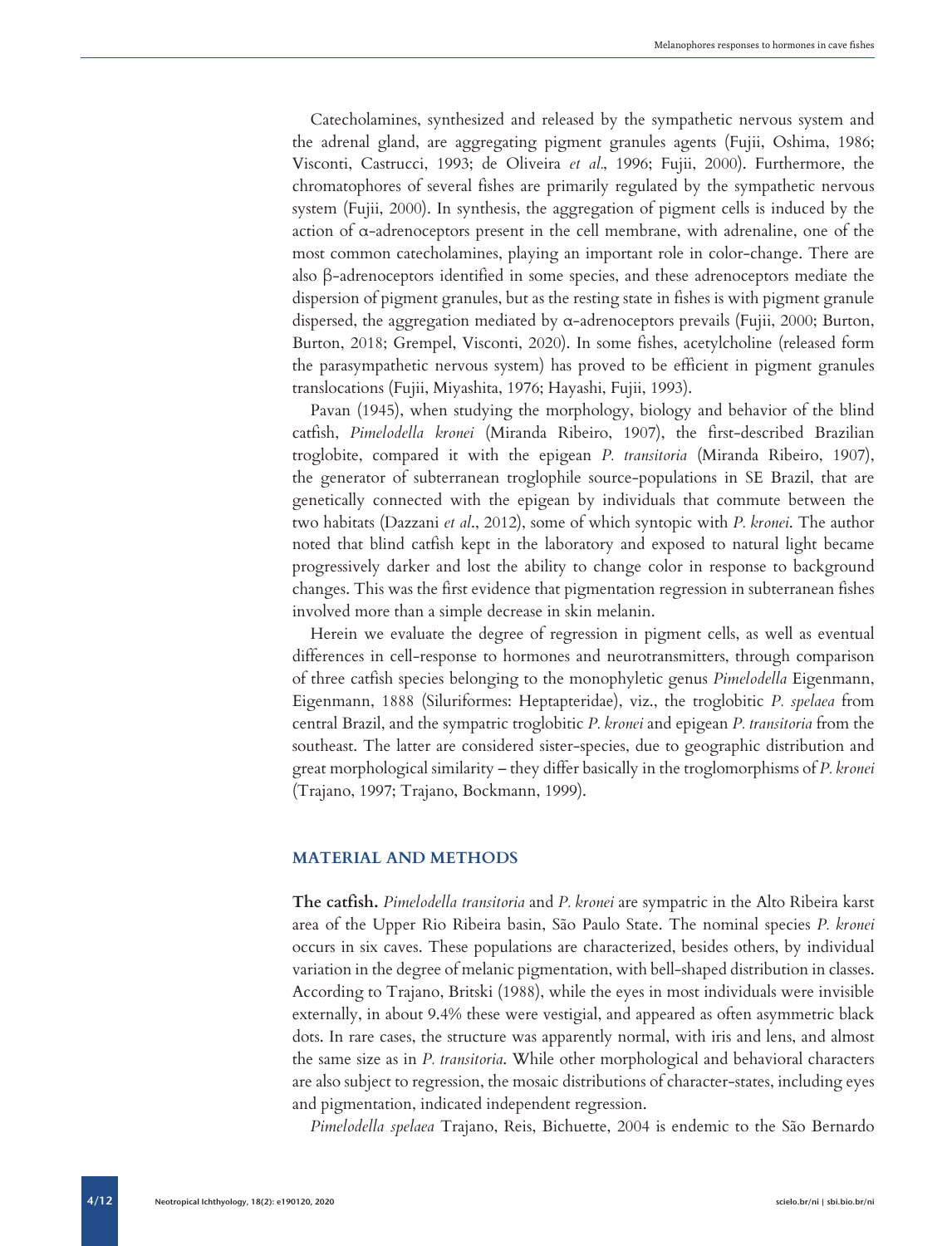cave, in the São Domingos karst area of the Upper Tocantins, a tributary in the Amazon basin. The population is relatively homogeneous when compared to *P. kronei*: in general, cave catfishes are paler than epigean congeners and have eyes with an apparently normal structure, but significantly smaller than those of epigean catfish (Trajano *et al*., 2004). Representative specimens can be found at the Museu de Zoologia of Universidade de São Paulo (MZUSP), as follows: *P. transitoria* – 58531, 58536, 37540, 37591; *P. kronei* – 36499, 36508, 36510; *P. spelaea* – 81726 to 81729.

**Collection and maintenance of specimens.** Samples of *P. spelaea* were collected in an upper tributary of the São Bernardo cave stream, in the São Domingos karst area, Goiás State, Central Brazil. For a description of the area, see Bichuette, Trajano (2003). *Pimelodella kronei* and *P. transitoria* were collected in the Alto Ribeira karst area, São Paulo State, southeast Brazil (see Trajano, 1991). *Pimelodella transitoria* specimens were from the Betari River, and *P. kronei* from the Areias de Cima cave, the type-locality with the largest of the six known populations (Areias de Cima, Areias de Baixo, Bombas Resurgence, Águas Quente Resurgence, Córrego Seco and Gurutuva, Trajano, *op. cit*.).

*Pimelodella spelaea* and *P. kronei* specimens were maintained in a laboratory at the Department of Zoology, Biosciences Institute, University of São Paulo – IBUSP, under constant darkness and aeration, except during maintenance activities, at a temperature of around 20–22 °C. They were fed live *Artemia* Leach, 1819 crustaceans, earthworms or commercial food for fish twice a week. *Pimelodella transitoria* specimens were kept at the Laboratory of Comparative Physiology of Pigmentation, Department of Physiology – IBUSP, under 12:12 light/dark cycles, at a temperature of around 25 ºC.

**Methodology.** Caudal-fin clippings from adult fish (*P. spelaea*, N = 7; *P. kronei*, N = 8; *P. transitoria*, N = 6) were used. The partly pigmented *P. kronei* specimens were from the most frequent pigmentation class in the Areias de Cima population (Trajano, Britski, 1988). Although fish-fins regenerate after lesions, excision was only carried out once per individual, to so minimize stress.

Immediately after excision, the fin clippings were immersed in a physiological solution (NaCl – 7.48 g / KCl – 0.2 g / CaCl<sub>2</sub> – 0.2 g / NaHCO<sub>3</sub> – 0.2 g / Glucose  $-1.0$  g) for 30 minutes prior to microscopic analysis. This was our control, since the melasomes were fully dispersed in this experimental condition.

Hormone and neurotransmitters were tested at the following concentrations (in mM): Adrenaline, 10-8, 10-7, 10-6 and 10-5; Acetylcholine, 10-8, 10-7, 10-6 and 10-5; and MCH, 10<sup>-9</sup>, 10<sup>-8</sup>, 10<sup>-7</sup> and 10<sup>-6</sup>. In order to evaluate responses, caudal fin fragments were cut into three smaller pieces, whereupon each was exposed to only one hormone or neurotransmitter administered in a sequence of increasing concentrations at intervals of 5 minutes (adrenaline), 10 minutes (acetylcholine) or 15 minutes (MCH). The percentage of response was calculated regarding the melanophores with fully aggregated melanosomes, as 100%. This response was obtained with the higher doses of the hormones. The control were the fragments immersed in physiological salt solution before apply the hormones, when the melanosomes were fully dispersed.

Observation was with an inverted optical microscope (*Zeiss – Axiovert 100*), with attached perfusion system for fixing fragments. Responses were registered by a digital camera *Canon – A64* attached to the microscope.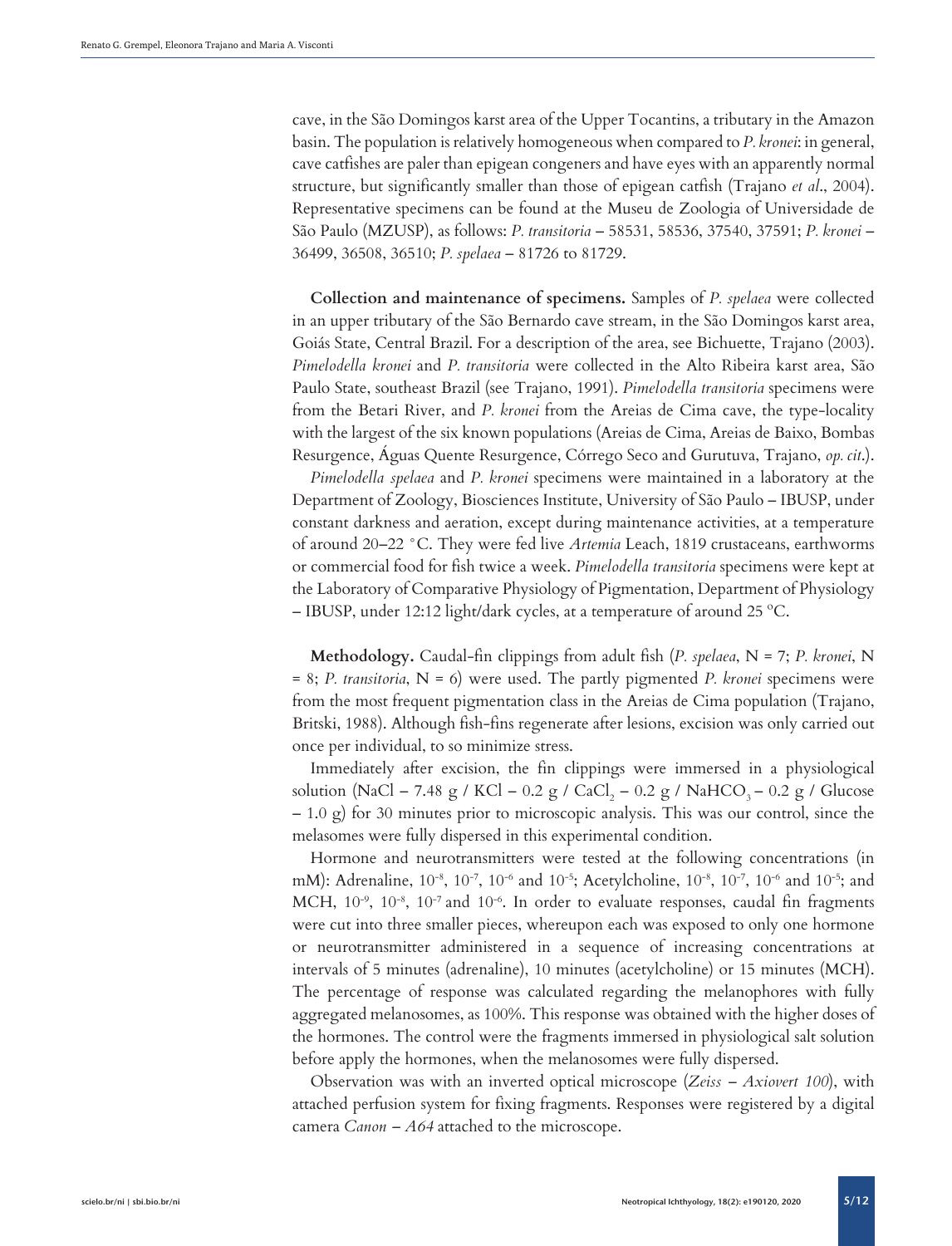Fin fragments were exposed to adrenaline in a concentration of  $10^{-4}$  mM for five minutes, to so obtain data on chromatophore relative size and density. Since adrenaline promotes pigment aggregation, this procedure facilitated counting and measuring the cells. Photos of homologous areas of the fragments were taken for measurements with *ImageJ 1.41N*. Density was evaluated as the number of melanophores per 25 mm2 . Due to the morphology of the melanophores, with dendritic shape, we measured the area occupied by the melanosome after the aggregation, which is an indirect estimate of the size of melanophores. The software uses a unit defined as arbitrary, because there is not a correspondence to conventional unit of the metric system. However, as the aim of these measurement was comparing the three species, it fills this objective.

The three species were compared using Hogben-and-Slome's chromatophorotropic index (Bagnara, Hadley, 1973). This method has been widely used in studies on the response of the melanophores of teleosts, amphibians and reptiles to various chemical stimuli, including drugs and melanotropic peptides. The percentage change in melanophore index scale to the tested hormones was plotted in graphs.

Data analysis was with *ImageJ 1.41N*, *Microsoft®* and *GraphPad.* The data were analyzed with Variance Analysis test (ANOVA) with multiple comparisons, and statiscally significant for  $p \leq 0.05$ .

#### **RESULTS**

**Area and density of melanophores.** Tab. 1 presents the data for density and relative size. There were significant differences ( $p \leq 0.05$ ) between average aggregated melanosome areas in *P. kronei* and *P. spelaea* caudal fins compared with *P. transitoria*. In the two troglobites these were, on an average, less than half the size of those of the epigean *P. transitoria*. No significant differences were observed between *P. kronei* and *P. spelaea*.

As regards density (number of melanophores per 25 mm2 ), there were significant differences (p ≤ 0.05) between *P. kronei* and *P. spelaea* on the one hand, and *P. transitoria* on the other. Analysis revealed no differences between *P. kronei* and *P. spelaea.*

**Chromatophore response to hormones and neurotransmitters.** Tab. 2 presents the number of cells observed in 25 mm2 (in percentages) containing melanosomes aggregated in response to hormones. In the troglobites, there is a clear reduction in the number of responsive cells compared to *P. transitoria*, and this reduction is more pronounced in *P. spelaea*, that also differs significantly from *P. kronei*, in response to adrenaline. On the other hand, although there is apparently the same tendency for MCH, they did not differ significantly.

TABLE 1 | Density and relative size of the studied species (\* p ≤ 0.05 in comparisons with *P. transitoria*). (a.u. arbitrary unit of *Image J* software).

|                | Size (a.u.)          | <b>Density</b><br>Per 25 mm <sup>2</sup> |
|----------------|----------------------|------------------------------------------|
| P. transitoria | $3,375 \pm 709.4$    | $116.5 \pm 28.8$                         |
| P. kronei      | $1,067 \pm 441.5$ *  | $53.1 \pm 22.6$ *                        |
| P. spelaea     | $1.212.5 \pm 25.5$ * | $67.4 \pm 24.2$ *                        |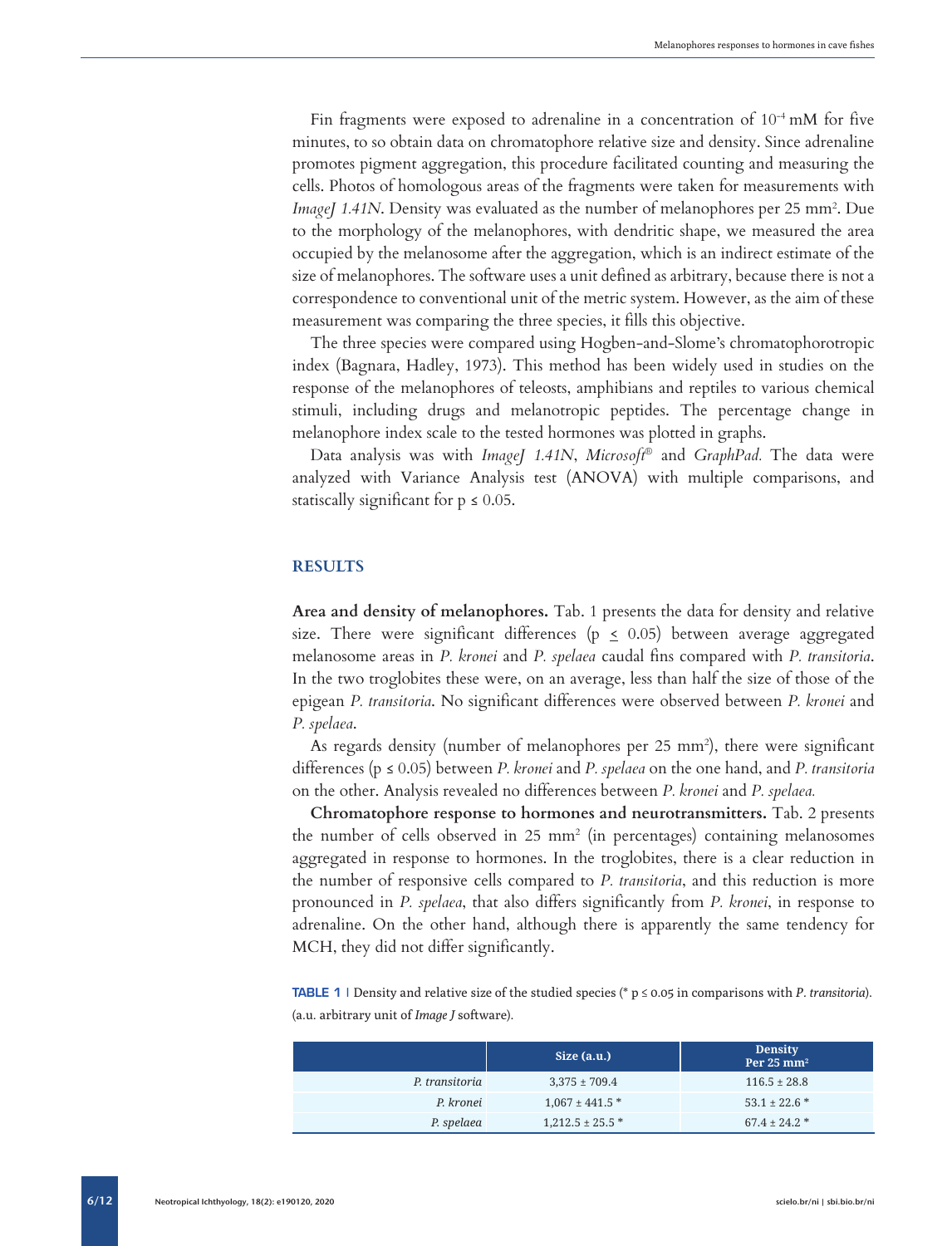TABLE 2 | Percentages of cells with fully aggregated melanosomes in response to hormones in the studied species (\* p ≤ 0.05 in comparisons with *P. transitoria*, \*a different also from *P. kronei*) (n.r. without response, the melanosomes remain disperse).

|                | Adrenaline 10 <sup>-5</sup> mM | $MCH 10-6 mM$     | Acetylcholine 10 <sup>-5</sup> mM |
|----------------|--------------------------------|-------------------|-----------------------------------|
| P. transitoria | $92.7 \pm 8.20$                | $85.5 \pm 9.90$   | n.r.                              |
| P. kronei      | $42.8 \pm 7.20$ *              | $52 + 7.8$ *      | n.r.                              |
| P. spelaea     | $18.7 \pm 8.30$ *a             | $36.2 \pm 14.7$ * | n.r.                              |



FIGURE 1 | Dose-response curves for Adrenalin in melanophores of the species of *Pimelodella*. Each point is the mean ± SEM (*P. transitoria*, n = 6, *P. speleae*, n = 7, and *P. kronei*, n = 8). \* statistically different (p≤ 0.05). Control – melanosomes fully dispersed.



FIGURE 2 | Dose-response curves for MCH in melanophores of the species of *Pimelodella*. Each point is the mean ± SEM (*P. transitoria*, n = 6, *P. speleae*, n = 7, and *P. kronei*, n = 8). Control – melanosomes fully dispersed.

Figs. 1 and 2 show the dose-response curves to adrenaline and MCH, in the three species. There was no response to acetylcholine. The responses to adrenaline differed significantly ( $p \le 0.05$ ) and were smaller in *P. kronei* and *P. spelaea* (that did not differ from each other) compared to *P. transitoria*. The same tendency was observed for MCH, although with no statistical differences. The cells of the three spp. have their melanosomes completely dispersed prior the application of hormones, as this is the resting state in physiological salt solution.

#### **DISCUSSION**

According to Felice *et al*. (2007, 2008), at least in fish, and probably in amphibians, the reduction of dark color in troglobites may involve multiple mechanisms, both morphological and physiological, sometimes simultaneously and beyond a simple decrease in the amount of dark pigment (melanin, in the case of vertebrates). Regarding pigmentation, Trajano, de Pinna (1996) were the first to report a case of DOPA (-) albinism among cave fishes, when describing a polymorphous population of the trichomycterid catfish, *Trichomycterus itacarambiensis*. Among all the other Brazilian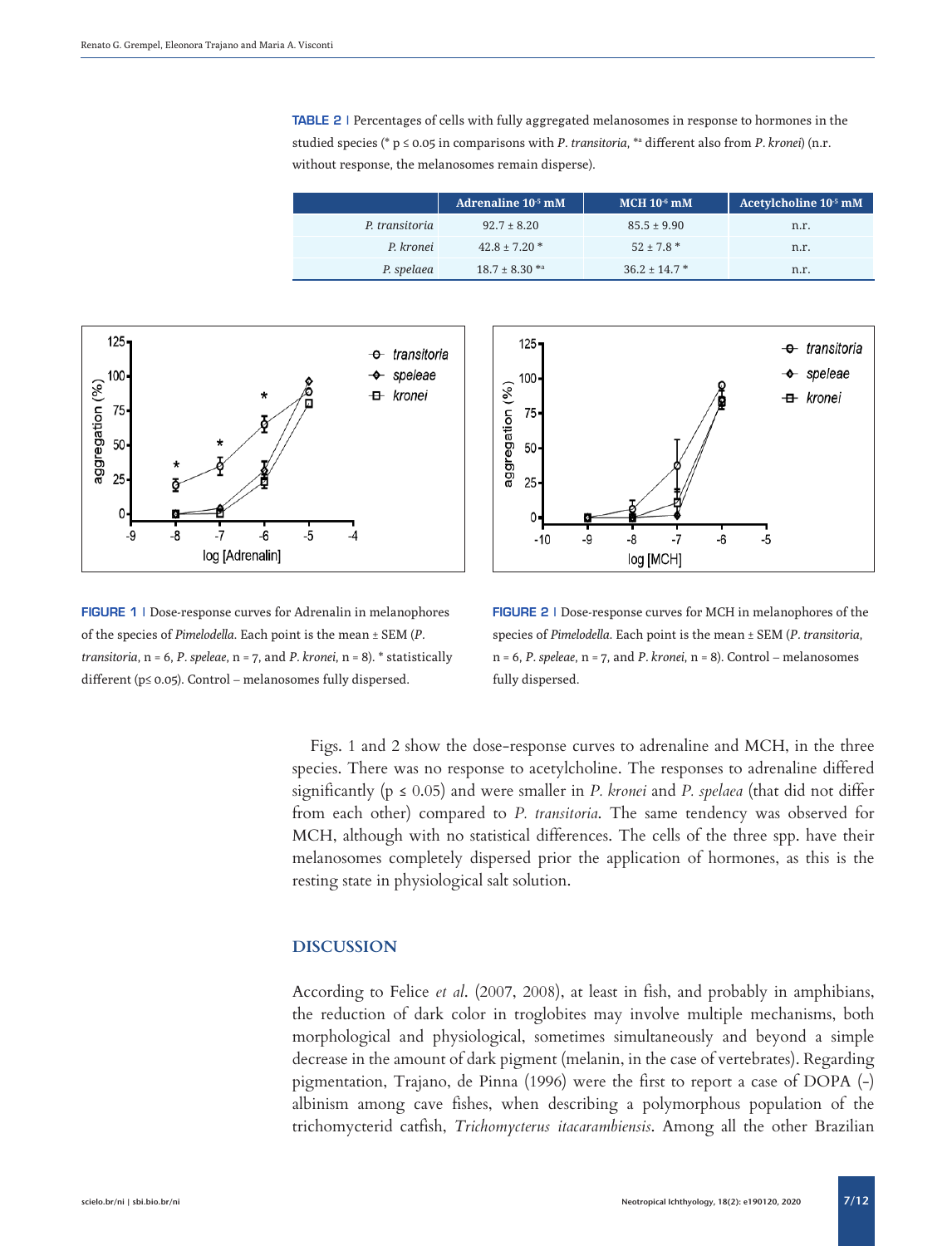homogeneously depigmented species tested, only the heptapterid catfish *Rhamdiopsis* undescribed sp. from the Campo Formoso karst area, NE Brazil (cited as *Rhamdiopsis* sp. 2) responded as DOPA (-). The others, the catfish *Rhamdiopsis krugi* Bockmann, Castro, 2010 (cited as *Rhamdiopsis* sp. 1), the armored catfish *Ancistrus formoso* Sabino, Trajano, 1997, and the caraciform *Stygichthys typhlops* Brittan, Böhlke, 1965, are DOPA (+), as is also the case with the troglobitic *Astyanax* fish from the Pachón, Yerbaniz/Japonés and Molinos caves, due to independent mutations (McCauley *et al*., 2004; Wilkens, Strecker, 2017).

Reduction in the number and size of melanophores is one of the mechanisms underlying the paler skin of *P. spelaea* and *P. kronei*. The number of melanophores in the caudal fin of these troglobites was about half that observed in the epigean *P. transitoria*, a putative sister-species of *P. kronei*. When compared to an epigean *Pimelodella* species from the same river basin, the Upper Tocantins, the density of chromatophores in equivalent dorsal areas of preserved specimens of *P. spelaea* was also about a half (Trajano *et al.*, 2004). Worthy of note: the percentage of reduction in melanophore density observed in cave *Astyanax*, with variable eyes and pigmentation, is the same as in the species studied here (Wilkens, 1988; Wilkens, Strecker, 2017).

Comparative morphological, histological and genetical studies of the Mexican *Astyanax* revealed that differences in complex traits, such as eye-size, melanophore density, number of free neuromasts and taste organs, feeding posture, sleep duration, amount of yolk content, ability to store fat, degree of darkness-preference etc., between cave and surface fish have a quantitative character (Jeffery *et al*., 2000; Jeffery, 2001). The method of inheritance in melanophore number in classical crossing experiments indicated that this depends on either eight quantitative trait loci or two genes: quantitative trait-loci analysis revealed at least 18 affecting pigmentation (Wilkens, Strecker, *op. cit*.).

*Pimelodella kronei* catfish are aggressive, and when two or more individuals are kept together, a dominance relationship is established, which is very stressful for subordinate fishes (Trajano, 1992). Probably due to confinement, this happens even with individuals of different sexes and fully mature gonads. Therefore, intraspecific crosses and those with the less aggressive *P. transitoria*, were not feasible. However, the bell-shaped distribution of pigmentation classes in natural populations (Pavan, 1945; Trajano, Britski, 1988) is evidence in support of the additive polygenic-system hypothesis.

Preliminary tests by Felice *et al*. (2007) indicated a decrease in melanophore response to adrenaline in the trichomycterid *Trichomycterus itacarambiensis*, with high individual variation among nine of the tested individuals. In four there was no response whatsoever, even after 18 minutes of observation. The maximum number of responsive melanophores also varied appreciably. The heptapterid catfish *Rhamdia enfurnada* Bichuette, Trajano, 2005 from northeast Brazil differed from *P. spelaea* and *P. kronei* (present data) in its positive response to acetylcholine 10<sup>-7</sup> M. However, in these preliminary tests, no response to MCH was observed.

According to Wilkens, Strecker (2017), and apparently based on *in vivo* observations, pigment cells of the troglobitic *Astyanax* are still capable of performing physiological color changes. This could indicate an evolutionary step regarding regression in hormonal control of dark color, beyond that observed in Brazilian catfish.

In fish, various hormones/neurotransmitters, such as MCH, adrenaline and acetylcholine, may moderate the movements of certain pigment granules inside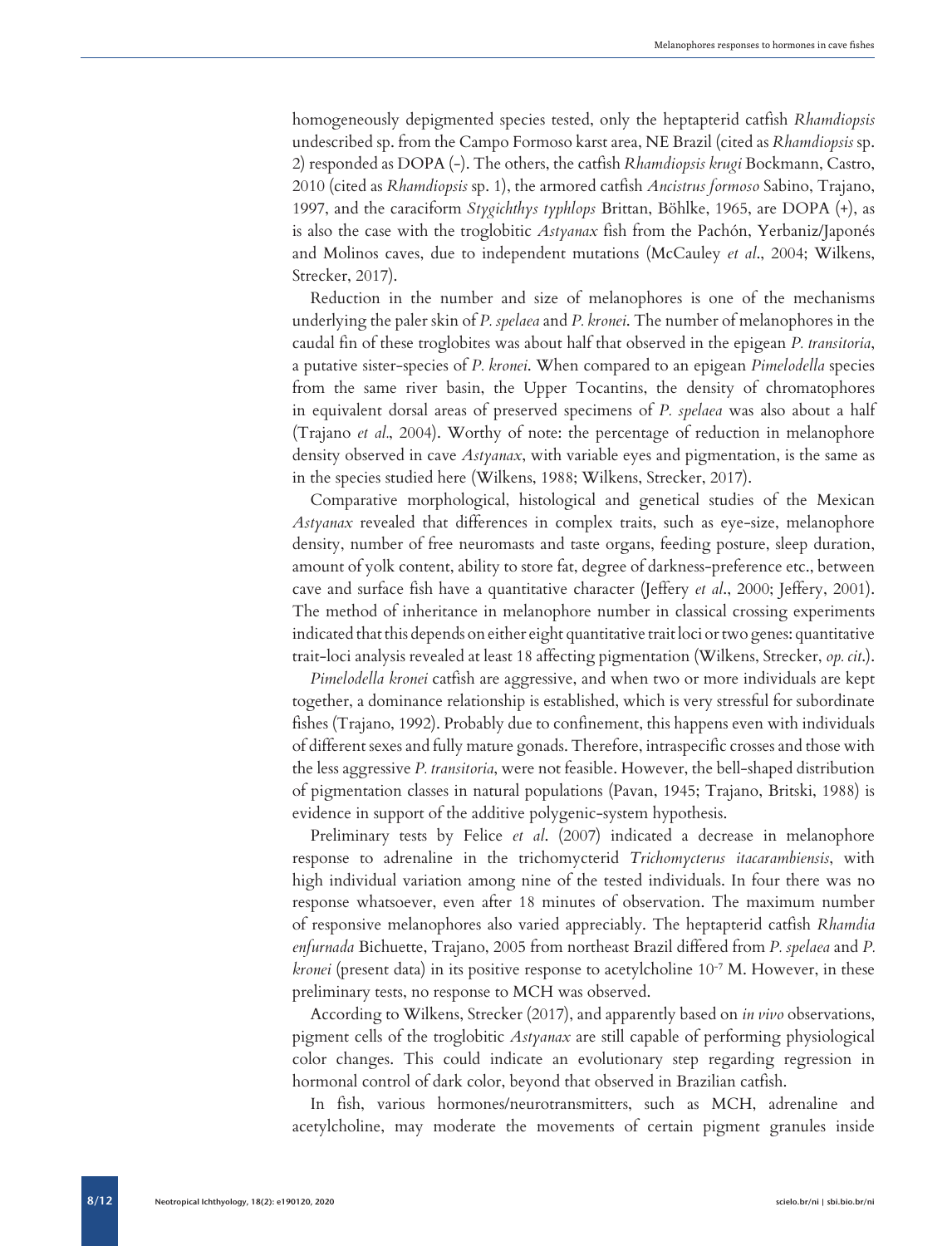chromatophores. Our studies on troglobitic species have shown that, parallel with the reduction in melanophore density and loss in the capacity to synthesize melanin, the regressive evolution of characters may also affect the response of melanophores to these modulators. This reduction affects different hormones and neurotransmitters independently, thereby forming a mosaic of character states together with other traits, such as melanophore density, eye development, and many other morphological, physiological and behavioural constructive and regressive characters (*e.g.*, Bessa, Trajano, 2001; Parzefall, Trajano, 2010; Trajano, Bichuette, 2010).

When considering the positive response to acetylcholine in *Rhamdia enfurnada* (Felice *et al*., 2007), the most parsimonious explanation for the absence of such a response in the epigean-troglobite pair *P. transitoria – P. kronei*, and the distantly related *P. spelaea* that lives in a discontinuous karst area, is that the loss originated from some common epigean ancestor of these species, but not of *Rhamdia* catfishes, and was possibly an inherited plesiomorphic trait.

Our results point to more advanced pigmentation regression in *P. spelaea* than in *P. kronei*, regarding physiological response to adrenaline (maximum percentage of cells responding the hormone). We also confirm Pavan's (1945) observations about darkening in *P. kronei* specimens kept in the laboratory and exposed to light from time to time. However, this was not observed for *P. spelaea* when kept under similar conditions, which indicates loss of response to light as a stimulus of melanin synthesis. The higher degree of regression affecting, apparently independent mechanisms related to the development of dark pigmentation in *P. spelaea*, when compared to *P. kronei*, is contrary to expectancy, when considering the eyes to be much more reduced in the latter.

Likewise, when exposed to light, even artificial, for some minutes once or twice a week, *Trichomycterus rubbioli* Bichuette, Rizzato, 2012, catfish, from Bahia State, NE Brazil, which are normally pale yellow in the natural habitat, become progressively darker, and after several months become dark grey, almost black. There is no reversion in color change, even when individuals are kept in the dark for several days. In contrast, congeneric *T. dali* Rizzato, Costa, Trajano, Bichuette, 2011 catfishes from Mato Grosso do Sul State, SW Brazil, do not become dark when exposed to light. The same is true for *Rhamdiopsis krugi* from Campo Formoso, as well as *Ancistrus formoso* and *Stygichthys typhlops* (E. Trajano, pers. obs.), thereby indicating the loss of lightinduced melanogenesis in these highly specialized troglobites. Among troglobitic *Astyanax*, Micos fishes generally become darker in the light, due to an increase in the number of melanophores and melanin content, but "strongly eyed and pigmented - SEP" individuals in reduced populations do not react to light, although they do possess melanophores (Wilkens, Strecker, 2017).

In conclusion, *P. kronei* and *P. spelaea* have melanophores of smaller size and lower density than their congeneric epigeous, *P. transitoria*. Our results did not indicate a positive correlation between the degree of troglomorphisms, as measured by macroscopic characteristics, and responsiveness to hormones and neurotransmitters. There was no response to acetylcholine. The response to adrenaline was significantly lower in *P. kronei*  and *P. spelaea* and although the same trend was observed in relation to MCH, there was no statistical significance. This was possibly due to the larger standard error, thereby indicating greater individual variation in response. Contrary to the expected with basis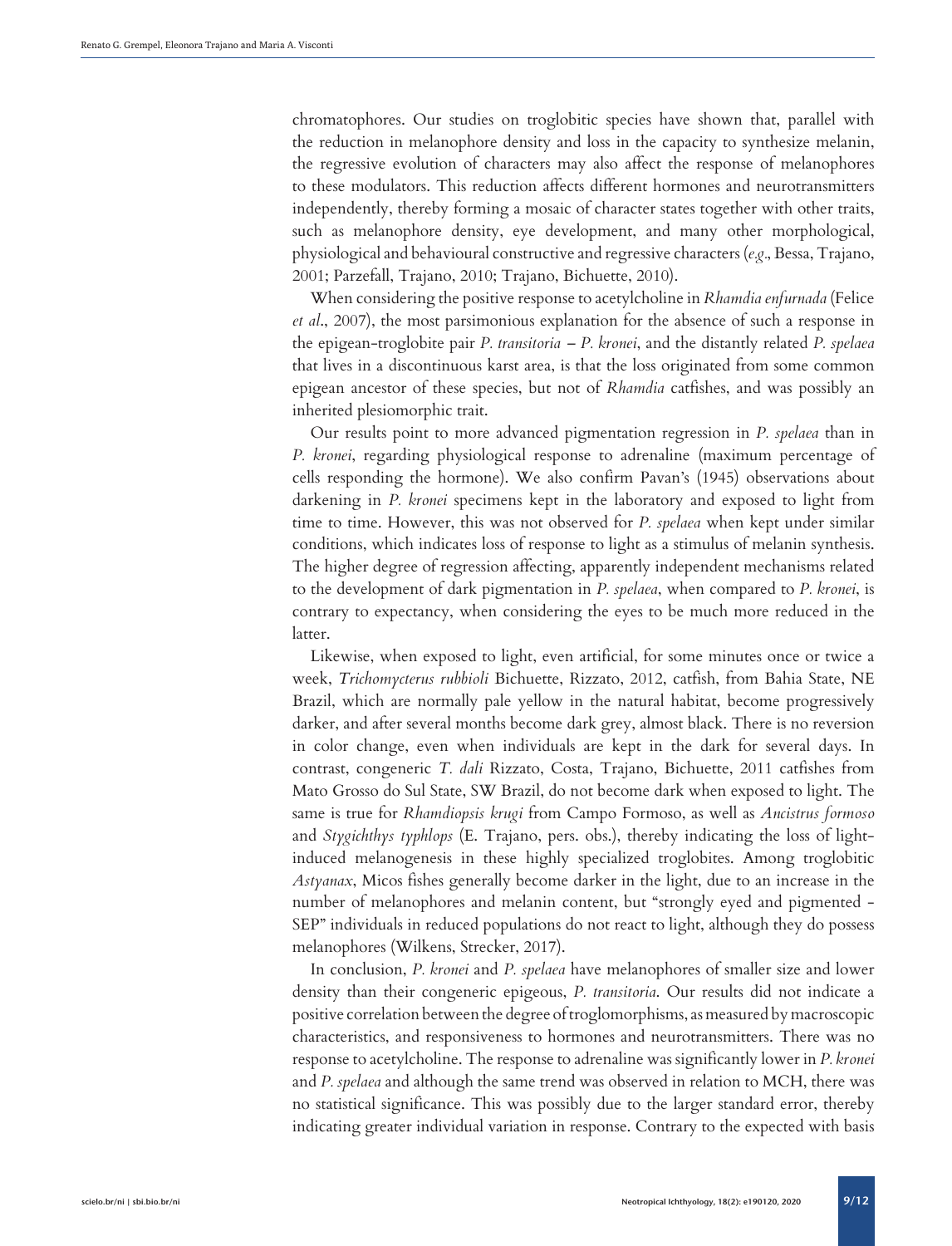on eye reduction, more advanced in *P. kronei*, regression of physiological mechanisms of pigmentation control regarding responses to adrenaline is more advanced in *P. spelaea*.

## **ACKNOWLEDGEMENTS**

We are grateful to the speleologists who collected the catfish, especially to Vanessa Felice and Ana Luiza Guil; to the Fundação de Amparo à Pesquisa do Estado de São Paulo – FAPESP, for financial support (grant 08/51593-3); R.G.G. had a scholarship (FAPESP 08/51593-3). We are also grateful to the Instituto de Biociências da Universidade de São Paulo, for the infrastructure for research.

### **REFERENCES**

- **• Bagnara JT, Hadley ME**. Chromatophores and Color Change. Englewood Cliffs: Prentice Hall; 1973.
- **• Baker BI**. Melanin concentrating hormone: a general vertebrate neuropeptide. Int Rev Cytol. 1991; 126:1–47. [https://doi.](https://doi.org/10.1016/S0074-7696(08)60681-6) [org/10.1016/S0074-7696\(08\)60681-6](https://doi.org/10.1016/S0074-7696(08)60681-6)
- **• Bessa E, Trajano E**. Light reaction and cryptobiotic habits in armored catfishes, genus *Ancistrus*, from caves in Central and Northwest Brazil (Siluriformes: Loricariidae). Mem Biospeol. 2001; 28:29– 37.
- **• Bichuette ME, Trajano E**. Epigean and subterranean ichthyofauna from São Domingos karst area, Upper Tocantins river basin, Central Brazil. J Fish Biol. 2003; 63(5):1100–21. [https://doi.org/10.1046/](https://doi.org/10.1046/j.1095-8649.2003.00227.x) [j.1095-8649.2003.00227.x](https://doi.org/10.1046/j.1095-8649.2003.00227.x)
- **• Bilandzija H, Ma L, Parkhurst A, Jeffery WR**. A potential benefit of albinism in *Astyanax* cavefish: downregulation of the *oca2* gene increases tyrosine and catecholamine levels as an alternative to melanin synthesis. PloS One. 2013:8(11):e80823. [https://doi.org/10.1371/](https://doi.org/10.1371/journal.pone.0080823) [journal.pone.0080823](https://doi.org/10.1371/journal.pone.0080823)
- **• Bittencourt JC, Presse F, Arias C, Peto C, Vaughan J, Nahon JL, Vale W, Sawchenko PE.** The melanin-concentrating hormone system of the rat brain: an immunoand hybridization histochemical characterization. J Comp Neurol. 1992; 319(2):218–45. http://doi.org/[10.1002/](http://doi.org/10.1002/cne.903190204) [cne.903190204](http://doi.org/10.1002/cne.903190204)
- **• Burton D, Burton MPM, editors**. Essential Fish Biology: Diversity, Structure and Function. Oxford: Oxford University Press; 2018.
- **• Castrucci AML, Visconti MA, Hadley ME, Hruby VJ, Oshima N, Fujii R**. Melanin concentrating hormone (MCH) control of chromatophores. Prog Clin Biol Res. 1988; 256:547–57.
- **• Dazzani B, Garcia C, Peixoto M, Trajano E, Almeida-Toledo LF**. Cytogenetic and molecular analyses in troglobitic and epigean species of *Pimelodella* (Siluriformes: Heptapteridae) from Brazil. Neotrop Ichythyol. 2012; 10(3):623-32.
- **• Felice V, Visconti MA, Trajano E**. Estudo da pigmentação cutânea em peixes subterrâneos brasileiros. In: Resumo expandido do II Encontro Brasileiro de Estudos do Carste. São Paulo: Universidade de São Paulo; 2007, p.93–97.
- **• Felice V, Visconti MA, Trajano E**. Mechanisms of pigmentation loss in subterranean fishes. Neotrop Ichythyol. 2008; 6(4):657–62. [http://doi.org/10.1590/](http://doi.org/10.1590/S1679-62252008000400015) [S1679-62252008000400015](http://doi.org/10.1590/S1679-62252008000400015)
- **• Fujii R**. The Regulation of motile activity in fish chromatophores. Pigment Cell Res. 2000; 13(5):300–19. [https://doi.org/10.1034/](https://doi.org/10.1034/j.1600-0749.2000.130502.x) [j.1600-0749.2000.130502.x](https://doi.org/10.1034/j.1600-0749.2000.130502.x)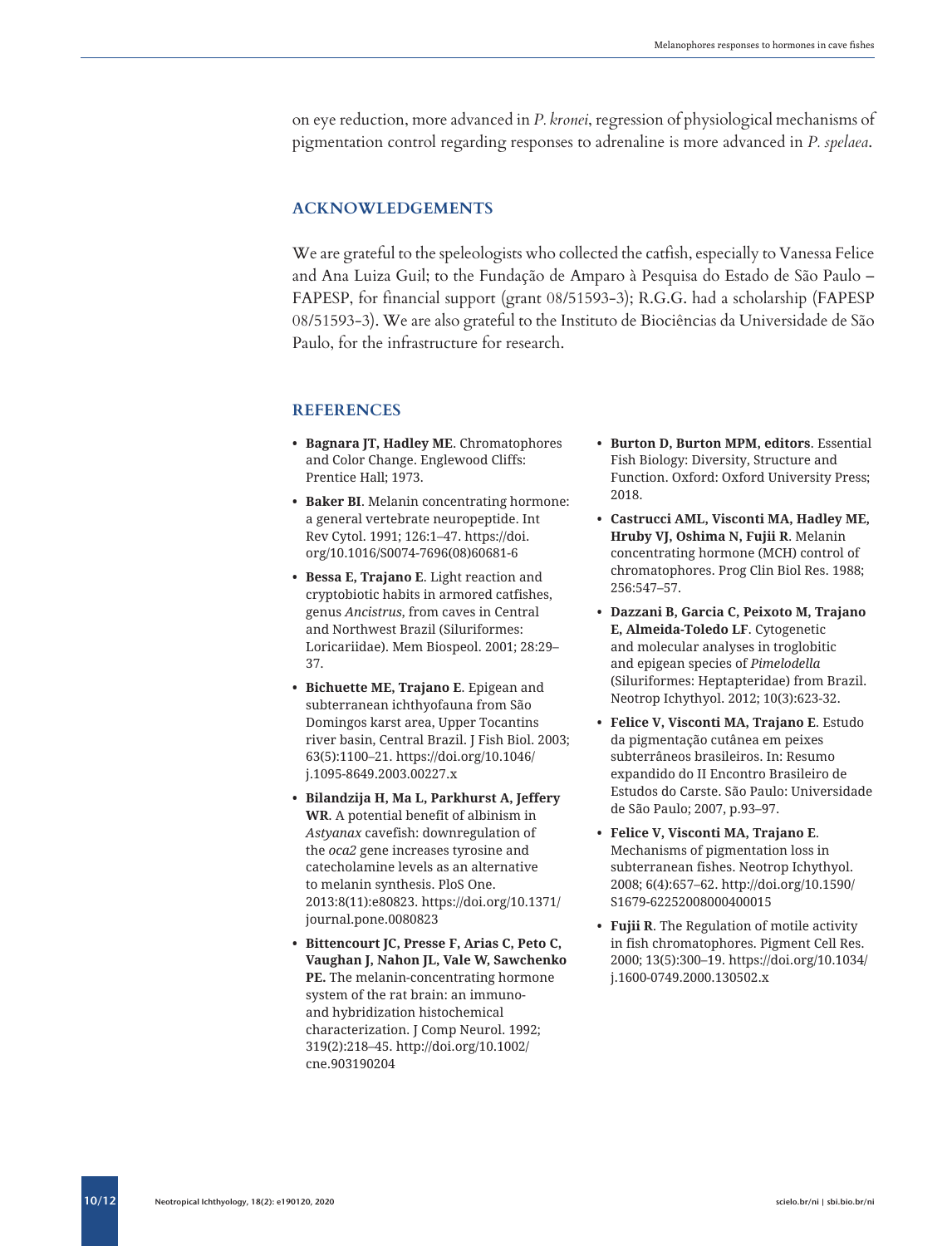- mechanisms in fish chromatophores – III. Neurally controlled melanosome aggregation in a silruroid (*Parasilurus asotus*) is strangely mediated by cholinoceptors. Comp Biochem Physiol C Pharmacol Toxicol Endocrinol. 1976; 55(1):59–63. [https://doi.org/10.1016/0306-](https://doi.org/10.1016/0306-4492(76)90010-1) [4492\(76\)90010-1](https://doi.org/10.1016/0306-4492(76)90010-1)
- **• Fujii R, Oshima N**. Control of chromatophore movements in teleost fishes. Zool Sci. 1986; 3(1):13–47 .
- **• Grempel RG, Visconti MA**. Chapter 7 Color and physiology of pigmentation. In: Baldisserotto B, Urbinati EC, Cyrino JEP, editors. Biology and physiology of Freshwater Neotropical Fish. Cambridge: Academic Press; 2020. p .147–62. [https://doi](https://doi.org/10.1016/B978-0-12-815872-2.00007-5) . org /10.1016 [/B978-0-12-815872-2.00007-5](https://doi.org/10.1016/B978-0-12-815872-2.00007-5)
- **• Hayashi H, Fujii R**. Muscarinic cholinoceptors that mediate pigment aggregation are present in melanophores of cyprinids (*Zacco.* spp )*.* Pigment Cell Res. 1993; 6(1):37–44. [https://doi](https://doi.org/10.1111/j.1600-0749.1993.tb00579.x). org /10.1111 /j [.1600-0749.1993](https://doi.org/10.1111/j.1600-0749.1993.tb00579.x) .tb00579 . x
- **• Jeffery WR**. Cavefish as a model system in evolutionary developmental biology. Dev Biol. 2001; 231(1):1–12. [https://doi](https://doi.org/10.1006/dbio.2000.0121) . org /10.1006 /dbio [.2000.0121](https://doi.org/10.1006/dbio.2000.0121)
- **r Explaining the Contenting Contenting Contenting Contenting Contenting To the Contenting Contenting Ichthyology 18(2): e192)**  $\frac{1}{2}$  **<b>Fugino 2** *Contenting Contenting Contenting To the Contenting Contenting Conten* **• Jeffery WR**. Convergence of pigment regression in cave animals: developmental, biochemical and genetic progress toward understanding evolution of the colorless phenotype. In : Moldovan OT, editor. XVIIIth International Symposium of Biospeleology – 100 years of Biospeleology. Cluj -Napoca: Société Internationale de Biospéologie; 2006. p .38 .
	- **• Jeffery WR, Strickler AG, Guiney S, Heyser DG, Tomarev Sl**. *Prox 1* in eye degeneration and sensory organ compensation during development and evolution of cave fish *Astyanax*. Dev Genes Evol. 2000; 210:223–30. [https://doi](https://doi.org/10.1007/s004270050308) . org /10.1007 [/s004270050308](https://doi.org/10.1007/s004270050308)
	- **• Kawauchi H**. Functions of melanin concentrating hormone in fish. J Exp Zool A Comp Exp Biol. 2006; 305A ( 9):751–60. [https://doi](https://doi.org/10.1002/jez.a.310) .org /10.1002 /jez . a .310
	- **• Logan DW, Burn SF, Jackson JI**. Regulation of pigmentation in zebrafish melanophores. Pigment Cell Res. 2006; 19(3):206–13. [https://doi](https://doi.org/10.1111/j.1600-0749.2006.00307.x) .org /10.1111 /j .1600- [0749.2006.00307](https://doi.org/10.1111/j.1600-0749.2006.00307.x) . x
- **• McCauley DW, Hixon E, Jeffery WR**. Evolution of pigment cell regression in the cavefish *Astyanax*: a late step in melanogenesis. Evol Dev. 2004; 6(4):209–18. [https://doi](https://doi.org/10.1111/j.1525-142X.2004.04026.x) .org /10.1111 /j .1525- 142X [.2004.04026](https://doi.org/10.1111/j.1525-142X.2004.04026.x) . x
- **• Nagai M, Oshima N, Fujii R**. A comparative study of melanin concentrating hormone (MCH) action on teleost melanophores. Biol Bull. 1986; 171(2):360–70. [https://doi](https://doi.org/10.2307/1541678) . org [/10.2307/1541678](https://doi.org/10.2307/1541678)
- **• de Oliveira AR, Castrucci AM, Visconti MA**. Cellular signalling in vertebrate pigment cells. Braz J Med Biol Res. 1996; 29(12):1743–49 .
- **• Parzefall J, Trajano E**. Behavioural patterns in subterranean fishes. In : Trajano E, Bichuette ME, Kapoor BG, editors. Biology of subterranean fishes. Enfield: Science Publisher; 2010. p .81–114 .
- **• Pavan C**. Os peixes cegos das cavernas de Iporanga e a evolução . Bol Fac Filos Cienc Let, Biol Ger. 1945; 79(6):9–104 .
- **• Protas ME, Conrad M, Gross JB, Tabin C, Borowsky R**. Regressive evolution in the mexican cave tetra, *Astyanax mexicanus*. Curr Biol. 2007; 17(5):452–54. [https://doi](https://doi.org/10.1016/j.cub.2007.01.051) . org /10.1016 /j .cub [.2007.01.051](https://doi.org/10.1016/j.cub.2007.01.051)
- **• Protas ME, Hersey C, Kochanek D, Zhou Y, Wilkens H, Jeffery WR, Zon LI, Borowsky R, Tabin CJ**. Genetic analysis of cavefish reveals molecular convergence in the evolution of albinism. Nat Genet. 2006; 38:107–11. [https://doi](https://doi.org/10.1038/ng1700) .org /10.1038 /ng1700
- **• Sherbrooke WC, Hadley ME, Castrucci AML**. Melanotropic peptides and receptors: an evolutionary perspective in vertebrate physiological color change. In: Hadley ME, editor. Melanotropic peptides: volume II. Washington: CRC Press; 1988. p.175–89.
- **• Trajano E**. Population ecology of *Pimelodella kronei*, troglobitic catfish from Southeastern Brazil (Siluriformes: Pimelodidae). Environ Biol Fishes. 1991; 30:407–21. [https://doi](https://doi.org/10.1007/BF02027984) .org /10.1007 / [BF02027984](https://doi.org/10.1007/BF02027984)
- **• [Trajano](http://lattes.cnpq.br/7233848499648328) E** . Considerations about systematics and the evolution of behaviour in siluriform cave fishes. In: Program and abstract. Tenerif: Soc Bioespeoogie /Mus Cienc Nat Tenerife /Unic la Laguna; 1992; p .257–60 .